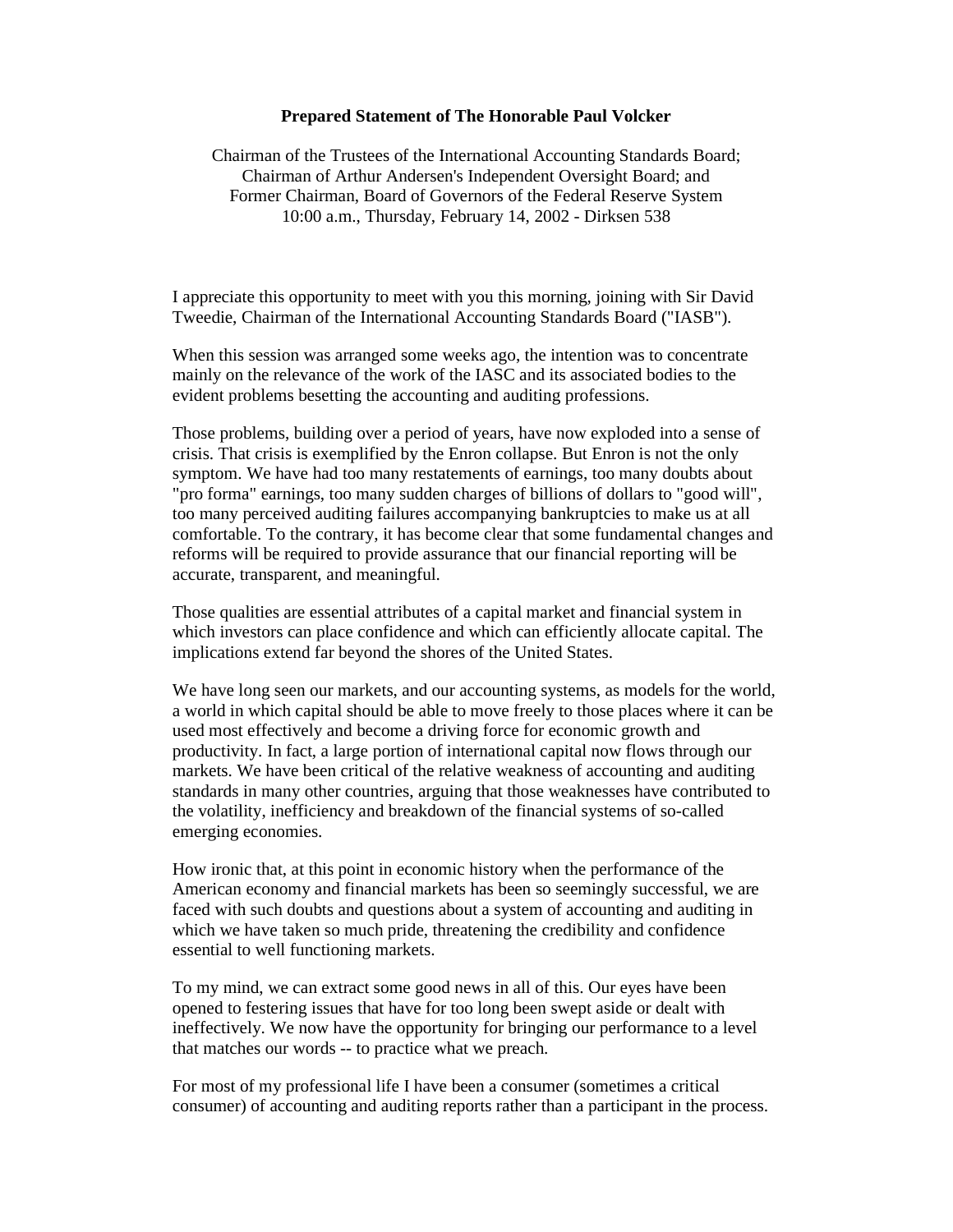That began to change when I agreed to chair the newly restructured International Accounting Standards Committee some 18 months ago. The main responsibilities of that Committee -– modeled substantially on the Financial Accounting Foundation in the U.S. -– are to appoint the standard setting body chaired by Sir David, to obtain finance for its work, and to exercise broad oversight over the effort.

The Committee I chair does not engage in the technical work –- we do not set, or advise on, the standards themselves. I am not and never have been an auditor. But as Yogi Berra once said, 'you can observe quite a lot just by watching', and there has been a great deal to watch.

I have attached to this statement excerpts from two earlier statements of mine that reflect my growing concerns. The fact is the accounting profession has been hardpressed to keep up with the growing complexity of business and finance, with its mind-bending complications of abstruse derivatives, seemingly endless varieties of securitizations, and multiplying off balance sheet entities. The new profession of financial engineering is exercising enormous ingenuity in finding ways around established accounting conventions or tax regulations. In the rapidly globalizing world of finance, different accounting standards and methods of enforcement in different jurisdictions present increasing hazards.

Underneath it all, many have a sense that I share: in the midst of the great prosperity and boom of the 1990's, there has been a certain erosion of professional, managerial, and ethical standards and safeguards. The pressure on management to meet market expectations, to keep earnings rising quarter by quarter or year by year, to measure success by one "bottom line" has led, consciously or not, to compromises at the expense of the public interest in full, accurate, and timely financial reporting.

# **The Three Pillars**

I think of good financial reporting as resting on three pillars:

- Accounting standards setting out with clarity logically consistent and comprehensive "rules of the game" that reasonably reflect underlying economic reality.
- Accounting and auditing practices and policies able to translate those standards into accurate, understandable, and timely reports by individual public companies.
- A legislative and regulatory framework capable of providing and maintaining needed discipline.

### **Standard Setting**

It is the first of those pillars with which I have been directly involved over the past 18 months.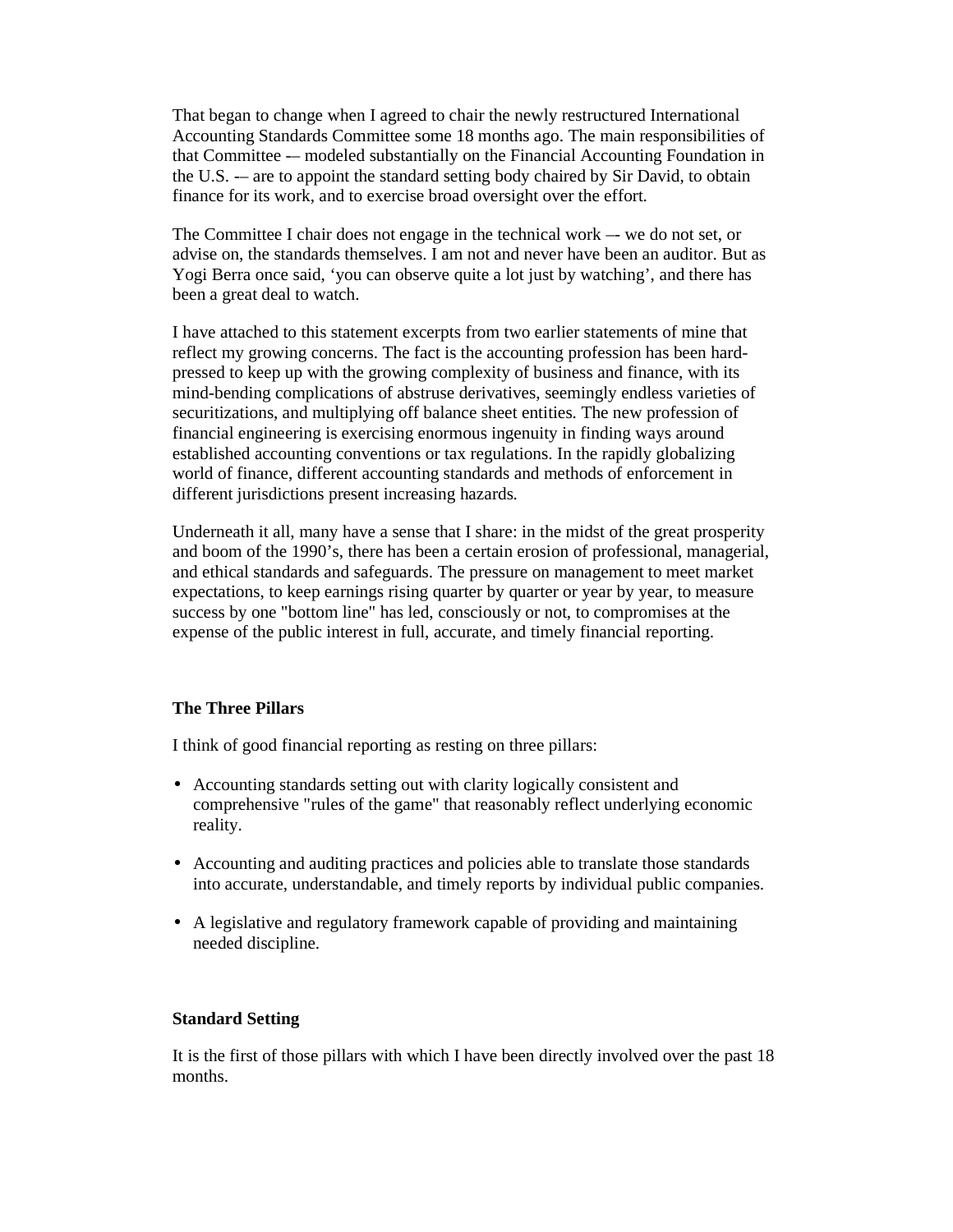The general case for international accounting standards has been clear for a long time. In a world of global finance, we have strong interest in encouraging high quality standards every place our companies do business. We want to be sure foreign-based companies desiring access to our well-developed market provide the kind of information our investors want and need. We want to avoid distortions in the international flow of capital because of mis-information or lack of information. Not least, a single set of standards would minimize compliance costs for companies and, I believe, assist enforcement.

Our American view has been that those objectives could be substantially attained simply by insisting all companies approaching our markets use U.S. GAAP – that is American accounting principles. But that approach could, in my judgment, never be fully adequate. Other countries will not easily agree "made in America" is necessarily best. Coverage will not be complete or uniform. For instance, Europe will insist on international standards, and many countries will simply be incapable of, or drag their feet on, good quality national standards.

Recent events drive home another point. Taken as a whole, the U.S. standards may indeed still be the most comprehensive and best quality in the world. But plainly, the auditing processes and the standards themselves need review.

Much has been made of the time that standard setters take adapting their standards to current business developments and needs. Conversely, there are claims of inadequate consultation, and those perceiving harm to their interests threaten withdrawal of financial support or lobby their legislators for preemptive action. In such a charged environment, one can see that in the United States, as well as elsewhere, that change is too slow and suspicions of political compromise damage confidence in the process.

In this context, there is a real opportunity for a reinvigorated international effort. A new highly professional organization is in place. It has strong backing from industry and governments around the world. Given its strong staffing and organizational safeguards, the IASC framework should be able to maintain high credibility. In its key components – the oversight committee I chair, the standard setting board chaired by Sir David, its advisory council and interpretations committee – it can command the best professional advice, international representation, and appropriate independence.

Sir David will speak more directly to the substance and priority of the work. However, I personally want to assure you that our intent is to move beyond compromise among existing standards or convergence for convergence's sake. Instead, we will work with the FASB and standard setters in other countries to choose among, and to adapt the best of, what exists. When necessary, we will innovate and develop new approaches.

Time is a luxury that we cannot afford. We have known for some time, the European Union will require publicly traded EU companies to report their consolidated financial statements according to international accounting standards by 2005. In other countries, there is an evident need for faster progress. And now American experience underscores the urgent need for a fresh look in some crucial areas.

As Sir David will report, the IASB already is considering many of the items in the headlines today – consistency in defining operating earnings and pro-forma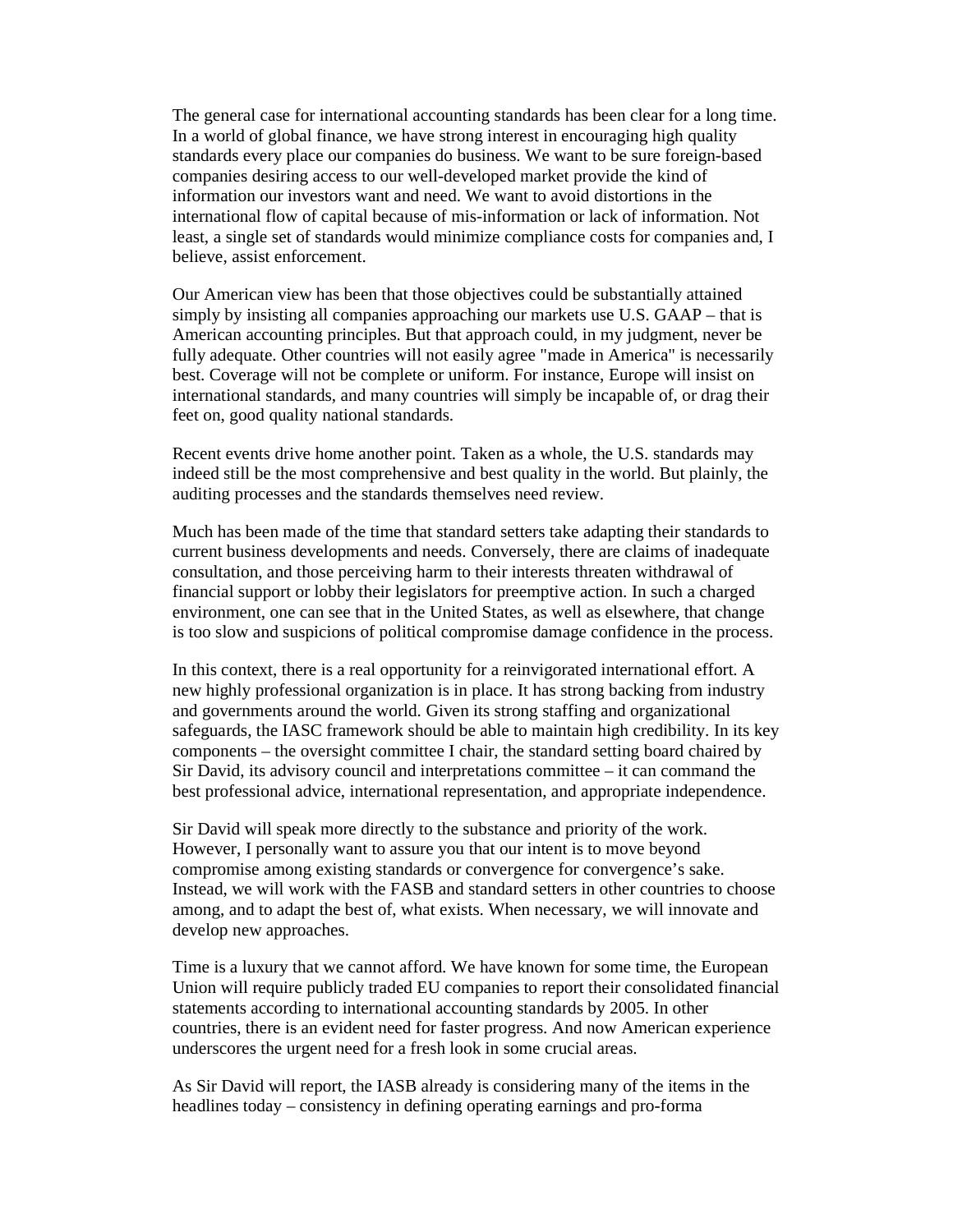statements, special purpose entities, mark-to-market or "fair value" accounting, and stock options.

You might ask where the FASB fits into the process I describe. I do not believe that we face an "either or" proposition between US GAAP and international standards. In fact, the FASB and IASB are working together on many of these issues with the objective and expectation of reaching the same conclusion. The result should be convergence and significant improvement in both bodies of standards.

#### **Restoring Confidence in the Auditing Profession**

Broadly accepted, up-to-date international standards will help discipline the auditing process and encourage effective and consistent enforcement by national and international authorities.

Yet there is no escaping the fact, in the end, the accuracy and reliance of financial reporting lies in the hands of the auditors themselves. They are the ones who must interpret and apply the standards and protect their integrity. They are the ones to which the investing public must look to ask the tough questions, to demand the answers and to faithfully certify that at the end of the day –- or the quarter or year – the financial results of a company are fully and clearly reported.

As you are aware, I have recently agreed with Andersen International to chair an Independent Oversight Board, with broad responsibilities to work with the company in reviewing and reforming its auditing practices and policies.

My hope is that, out of the current turmoil and questioning, Arthur Andersen will again assume a position of leadership in the auditing profession right around the world.

I don't minimize the challenge. Auditors individually and the auditing profession generally have been subject to strong and conflicting pressures. Company management urgently wants to meet market expectation to present results in the most favorable light and to demonstrate a consistent pattern of earnings. Too often the emphasis is on finding ways to meet the letter of the technical accounting requirements at the risk of violating the spirit. Large and profitable consulting assignments may, even subconsciously, affect auditor judgment. Companies want to minimize accounting costs. Directors and auditing committees may not be sufficiently knowledgeable or attentive – that is until it's too late.

All this raises questions of the internal management and policies of auditing firms, matters with which I am only beginning to grapple. How can the auditing functions and "technical" accounting decisions be protected from extraneous influence? Can strong safeguards be put in place against other business interests intruding on the auditing process? What are the appropriate limits on non-auditing services performed by an auditing firm to avoid the perception or reality of an unacceptable conflict?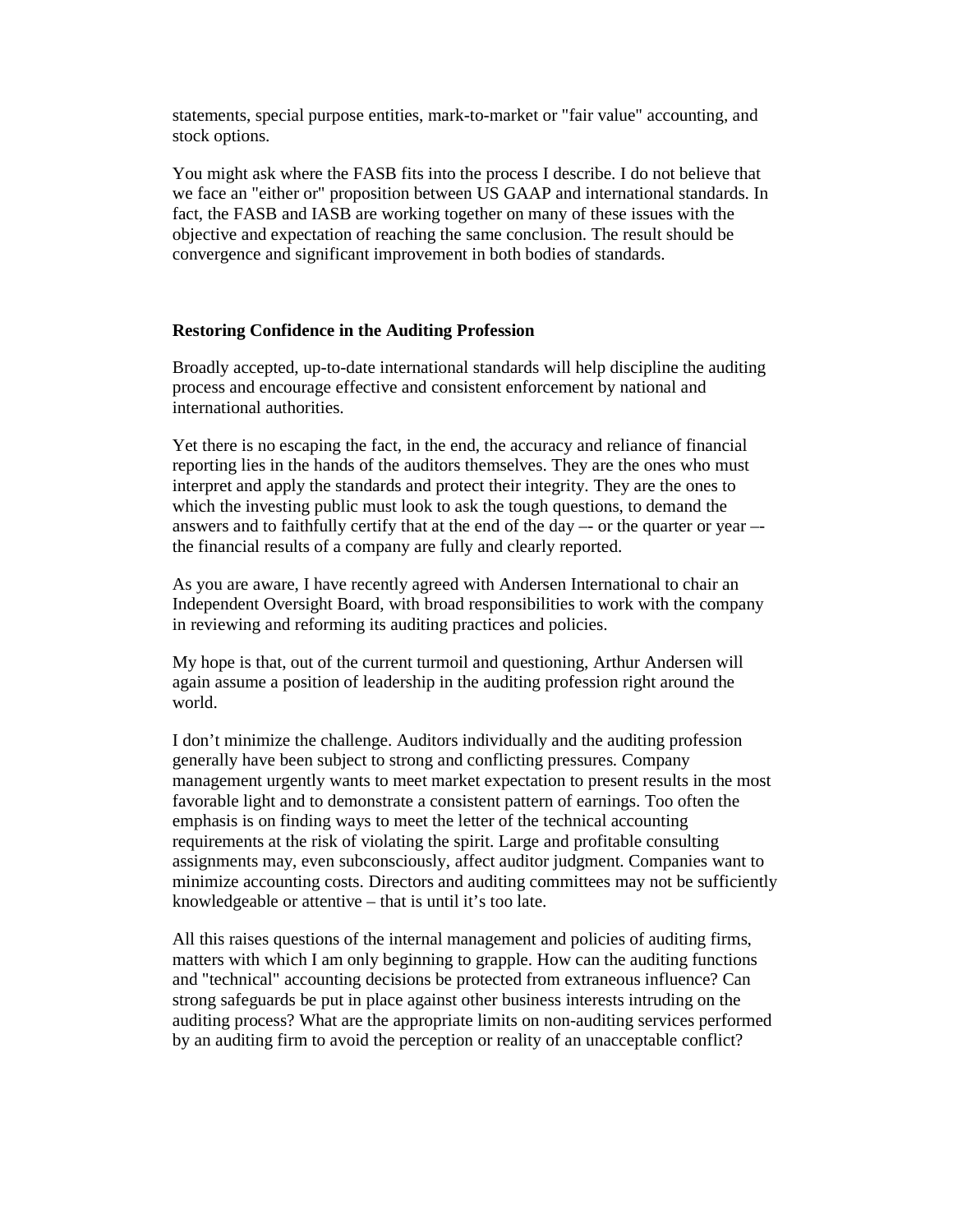## **The Enforcement Challenge**

High quality standards and improved audit practices should go a long way toward enforcement. However, there are areas where it may be difficult or impossible for any one firm to proceed alone. Hence, there is a need for official regulation.

The United States has the framework for regulation and enforcement in the SEC. Over the years, there have also been repeated efforts to provide oversight by industry or industry/public member boards. By and large, I think we have to conclude that those efforts at self-regulation have been unsatisfactory. Thus, experience strongly suggests that governmental oversight, with investigation and enforcement powers, is necessary to assure discipline.

I can assure you in my roles both at the IASC and Andersen that I will continue to work closely with government officials here and abroad in order to encourage more effective enforcement. One imperative is for governments, including the United States, to provide adequate financial resources to regulators. I also believe this committee will want to explore means for providing more "backbone" for industry oversight, either through legislation or by encouraging exercise of SEC regulatory authority. Better means of identifying professional misconduct, with the possibility of meaningful fines and withdrawal of professional licenses, appears essential.

A positive step in this direction is being taken by the European Union in its effort to rationalize their securities laws and centralize their enforcement. We should encourage other countries, through the International Organization of Securities Commission (IOSCO) and otherwise, to bolster enforcement mechanisms in other countries, developed and emerging alike.

# **Concluding Comment**

The crisis in the accounting and auditing professions is not a matter of the failure of a single company or perceived problems in a single audit. It demands attention to fundamental flaws basically reflecting the growing complexities of capital markets and pressures on individuals and their companies to improve financial results.

To fail to respond to that challenge would indeed have serious implications for maintaining confidence in markets, for the cost of capital and for the global economy.

The United States has long had a leading role among world financial markets, in financial reporting, and in the regulation and surveillance for these markets. Constructive work of your Committee and the Congress will be vital in maintaining that leadership. I also urge that you recognize, in an open and interdependent world economy with increasingly fluid capital markets, effective leadership, must necessarily involve close cooperation with others interested in full, accurate, and timely financial reporting.

The development of truly international accounting standards – building on the best that now exists and responsive to new needs – can be and should be a key element in the needed reforms.